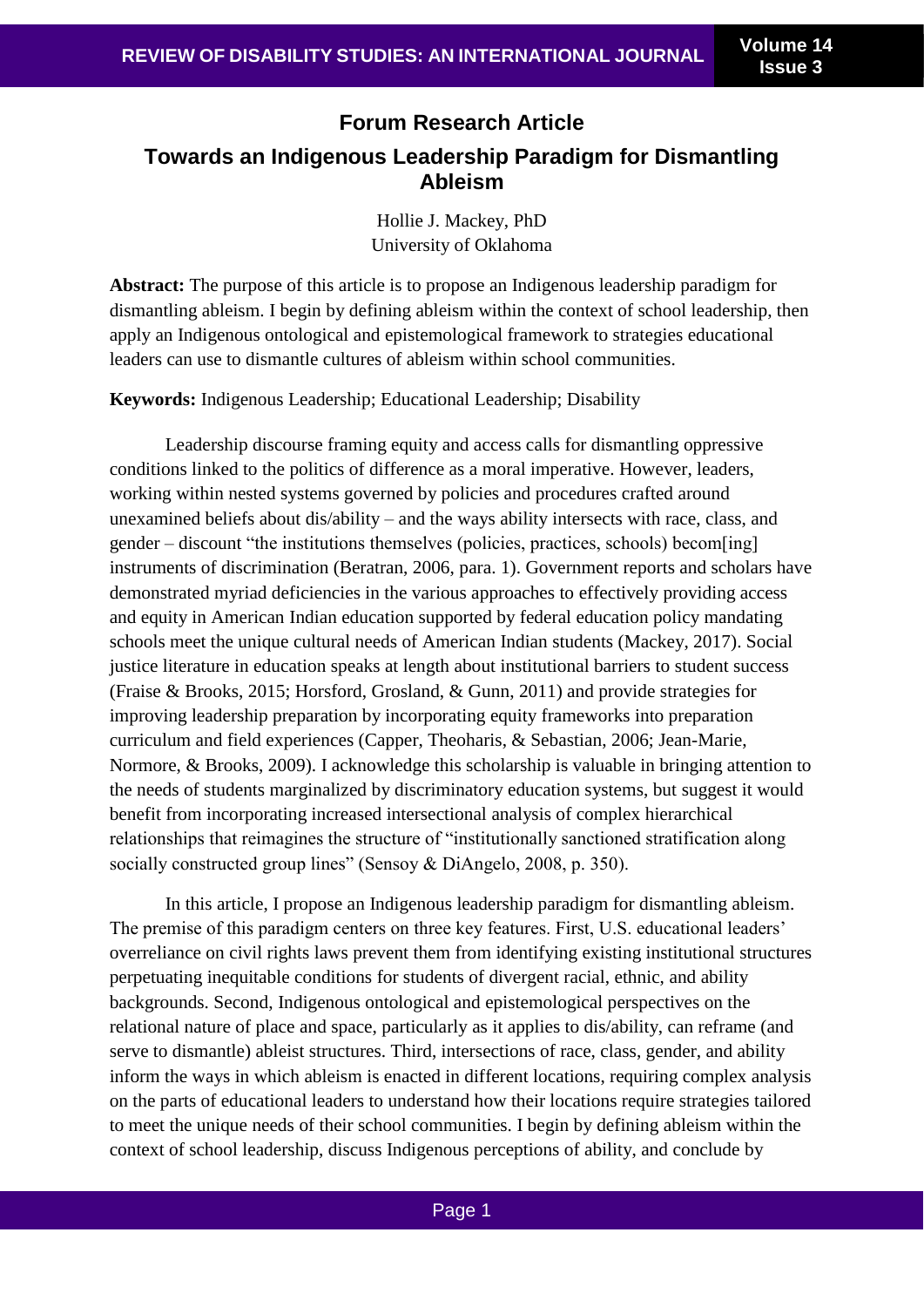applying an Indigenous ontological and epistemological frame to strategies educational leaders can use to dismantle cultures of ableism within school communities.

### **Researcher Positionality: Interrogating Dis/ability and Transmitting Knowledge**

My positionality largely informs my conceptual understanding of how ableism, intersecting with racism, sexism, and classism, serves to harm school communities. My responsibility as an enrolled member of the Northern Cheyenne Nation to find my replacement and transmit knowledge to future generations requires that my research, service, and teaching be tailored to subject areas intended to facilitate Tribal nation building and selfdetermination in education. Professionally, I have worked in public, private, and tribal education in multiple roles for the past 17 years. As a public educator, I witnessed American Indian students who required specialized educational services being excluded on a regular basis as part of their Individualized Education Plan when the targeted measurable goals could have been attained through alternative means that would not have required such isolation. I taught the Masters level Education Law course and the Doctoral level Special Education Law course to annual cohorts of Educational Administration and Special Education graduate students after transitioning from public education to Academe. Personally, I am both a person affected by dis/ability and the parent of a child with a dis/ability. My personal experiences coupled with my experiences in public education, teaching education law, chairing doctoral dissertations with special education components, and sitting on doctoral committees for doctoral students from the Special Education program has reinforced my belief that the relational components of an Indigenous paradigm can positively influence dismantling ableism in all school contexts. Similarly, practicing educational leaders have the responsibility to acknowledge the need for dismantling ableism, engage in the work, and ensure they have prepared someone to carry on the work should they leave their positions in the future.

# **Framing Ableism and Indigeneity: A Paradigm Evolves**

Dismantling institutional ableism poses significant challenges given dis/ability has not been interrogated similarly to race, ethnicity, and gender in schools. Smith, Foley, and Chaney (2008, p. 304) define ableism as "a form of discrimination or prejudice against individuals with physical, mental, or developmental disabilities that is characterized by the belief that these individuals need to be fixed or cannot function as full members of society". The Individuals with Disabilities Education Act (IDEA) includes provisions designed to protect the rights of students with dis/abilities. These provisions ensure students are provided a free and appropriate public education and provided services in the least restrictive learning environment alongside their peers to the maximum extent appropriate, yet this law does little to address institutional ableism requiring students to demonstrate the ability to 'fit in' as a condition of appropriateness. Gritzmacher and Gritzmacher (2010) point out that Indigenous communities may equate the normative standards of appropriateness associated with IDEA to the federal government's assimilation goals through the Boarding School era. Campbell (2008) explains that dismantling ableism, as applied to the educational context, requires more than a law mandating that students be provided specialized educational services, but also a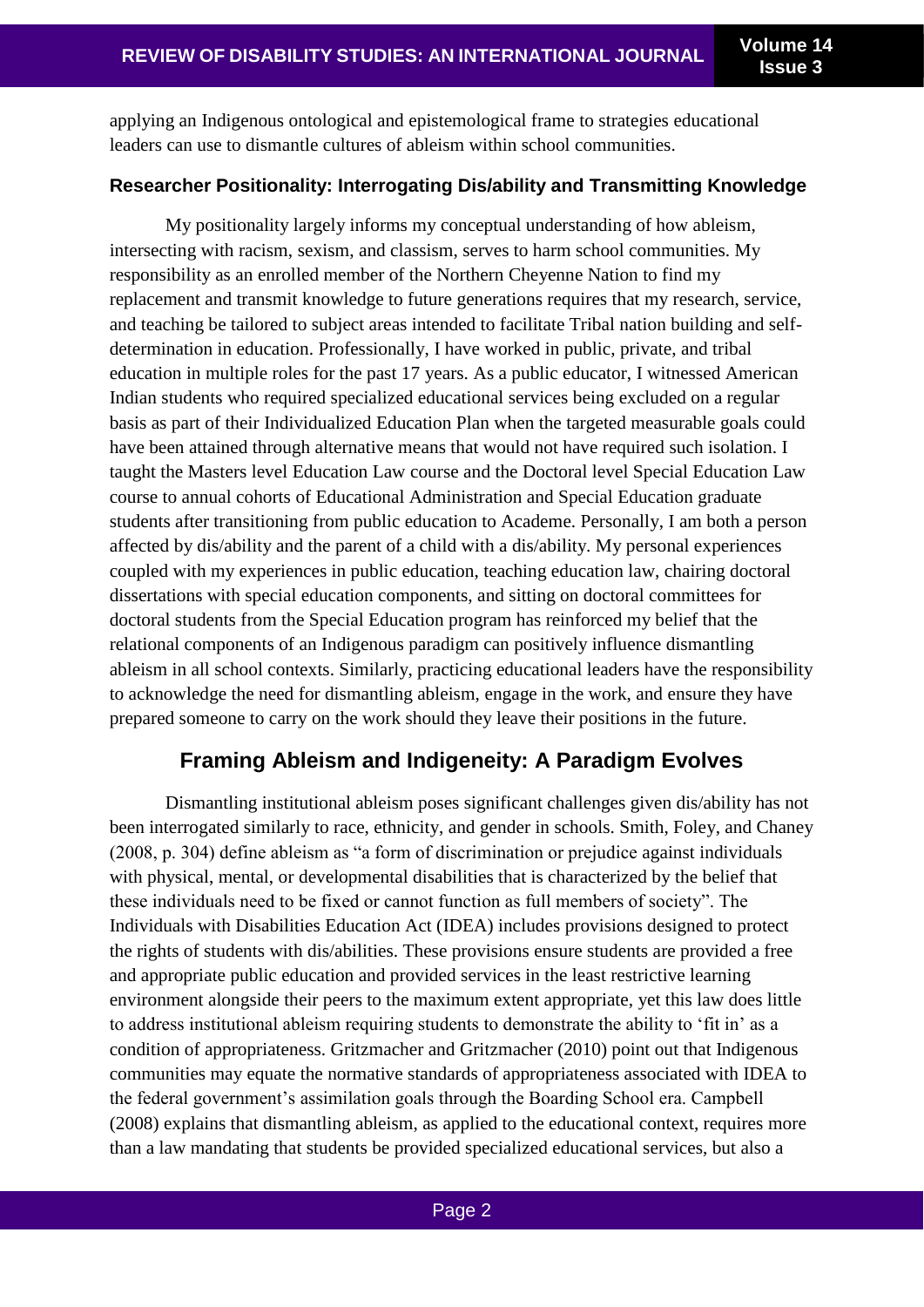cultural shift in the "beliefs, processes, and practices" (p. 154) intended to reverse exclusionary, dehumanizing othering of students with dis/abilities. This is difficult for many leaders to conceptualize when they already believe they are making decisions based on the best interests of students according to prevailing legal and professional standards.

The Individuals with Disabilities Education Act attempts to address equity through several provisions, most notably, placement in the least restrictive learning environment appropriate to students' needs. This provision is intended to minimize the social and psychological effects of segregation, however Beratran (2006) problematized application of the provision and outlined the ways in which it perpetuates institutional ableism. His critique focused on the use of the term "appropriate", which centers around the decision-making authority of educational experts to determine how and when a student best "fits" into normative school structures rather than centering around the student's needs. Of particular concern with regard to Indigenous students are the ways in which "cultural characteristics coexist and interact with disability related factors" (Garcia & Malkin, 1993, p. 52). For example, cultural differences between some Indigenous and Western communities regarding the importance and priority of education compared to other family/community responsibilities, or personal characteristics some traditional Indigenous students demonstrate (or are perceived to demonstrate) such as refraining from making eye contact, being less verbal or competitive compared to their peers, may be misunderstood as indicators of dis/ability by some educational experts rather than cultural differences between Indigenous students and (typically) non-Indigenous educators (Gritzmacher & Gritzmacher, 2010). As a modern tool of assimilation, the Least Restrictive Environment provision encourages more traditional students to question tribal identity and cultural values in order to avoid exclusion and gain access to social interaction with their peers.

# **CRT and DisCrit**

The social, political, and intellectual understanding of dis/ability in the U.S. as it relates to people's experiences within broad social structures has evolved from a biological determinist viewpoint to a social constructionist viewpoint alongside other civil rights issues (Meekosha, 2004). However, dis/ability has largely been omitted from equity literature referencing intersectional constructs of race, class, and gender (Beratan, 2006; Garland-Thomson, 2016; Meekosha, 2004). Critical Race Theory (CRT) centers around race, positing that racism is endemic in society and has become so deeply ingrained it has become invisible (Crenshaw, 1989, 1993; Delgado & Stefancic, 2000), yet CRT only minimally engages with the relationship between race and dis/ability. Historically, literature addressing dis/ability within an intersectional framework in education is limited to analysis and critique of disproportionate representation of marginalized racial/ethnic groups and boys in special education (Heller, Holtzman, & Messick, 1982; Skiba, et al., 2008). Decades of empirical evidence has demonstrated that deeply entrenched practices stemming from systemic and institutional racism, secured through racist education policies (Kendi, 2016), rather than racial bias on the parts of individuals alone, influence decisions made for and about students. This line of research is useful for providing educational leaders research-based strategies for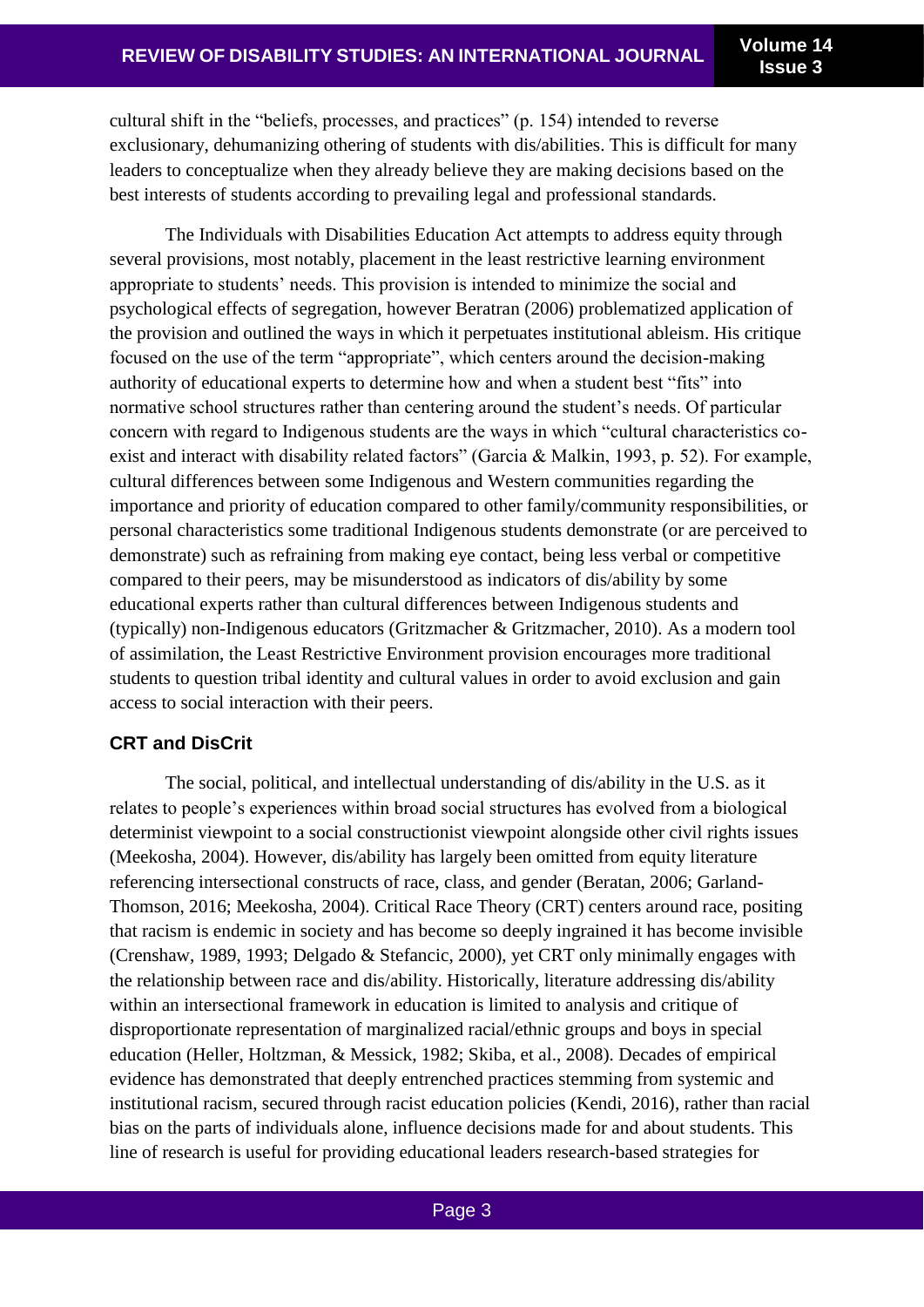reducing racial bias towards students who are misidentified for special education services, but it does not address equitable school conditions for students who require specialized learning opportunities.

Dis/ability scholarship is similarly limited in scope, often utilizing race as an additive feature without fully interrogating the complex social positioning of dis/ability and race. Annamma, Connor, and Ferri (2016) sought to remedy binary conceptions of race and dis/ability, arguing dis/ability and race are socially co-constructed and interdependent. The authors assert "issues of perceived dis/ability constitute issues of equity that involve all people…the social construction of dis/ability depends heavily on race and can result in marginalization, particularly for people of color and those from non-dominant communities" (2016, p. 13). To bridge the fields of critical dis/ability and race studies, Annamma, et al. (2016) introduced DisCrit, a dis/ability dimension of CRT intended to "theorize about the ways in which race, racism, dis/ability and ableism are built into the interactions, procedures, discourses, and institutions of education, which affect students of color with dis/abilities qualitatively differently than White students with dis/abilities" (p. 14).

### **Addressing Issues of Power**

CRT and DisCrit both address issues of intersectional identity by analyzing the ways in which "multiple forms of inequality and identity are interrelated across different contexts and over time" (Annamma, et al., 2016, p. 2). Paris (2016, p. 83) further explains intersectionality as "the way multiple aspects of identity may combine in social constructs of reality…[with] the influence of multiple identifications… often mask[ing] the influence of single identity characteristics." Intersectionality recognizes people have many identities influencing the degree to which they experience discrimination with no one identity more significant than another (Collins & Bilge, 2016, Crenshaw, 1989). DisCrit is distinctively different from CRT because it goes beyond notions of inter-relatedness between race and dis/ability to assert "their embodiment and positioning reveals ways in which racism and ableism inform and rely upon each other in interdependent ways" (Annamma, et al., 2016, p. 13). As a result, educational leaders engaging in practices intended to dismantle ableism must concomitantly attend to dismantling equally oppressive racist, sexist, and classist structures within schools.

American Indigenous peoples are defined as sovereign nations, identified by their unique racial, cultural, and political status recognized through federal law and education policy crafted with the stated goals of meeting the unique cultural needs of Tribal communities (Mackey, 2017). This is particularly salient in addressing educational leaders' moral imperative to dismantle ableism because "what constitutes disability and what it means to be a person with a disability can vary across cultures" (Weaver, 2015, p. 148). The racial and cultural spheres of American Indigenous peoples' identity are not well represented through existing theoretical or conceptual frameworks intended to include dis/ability due to the continued political tension arising from the third legally recognized identity construct against which dis/ability must be considered in Tribal communities – the political sphere.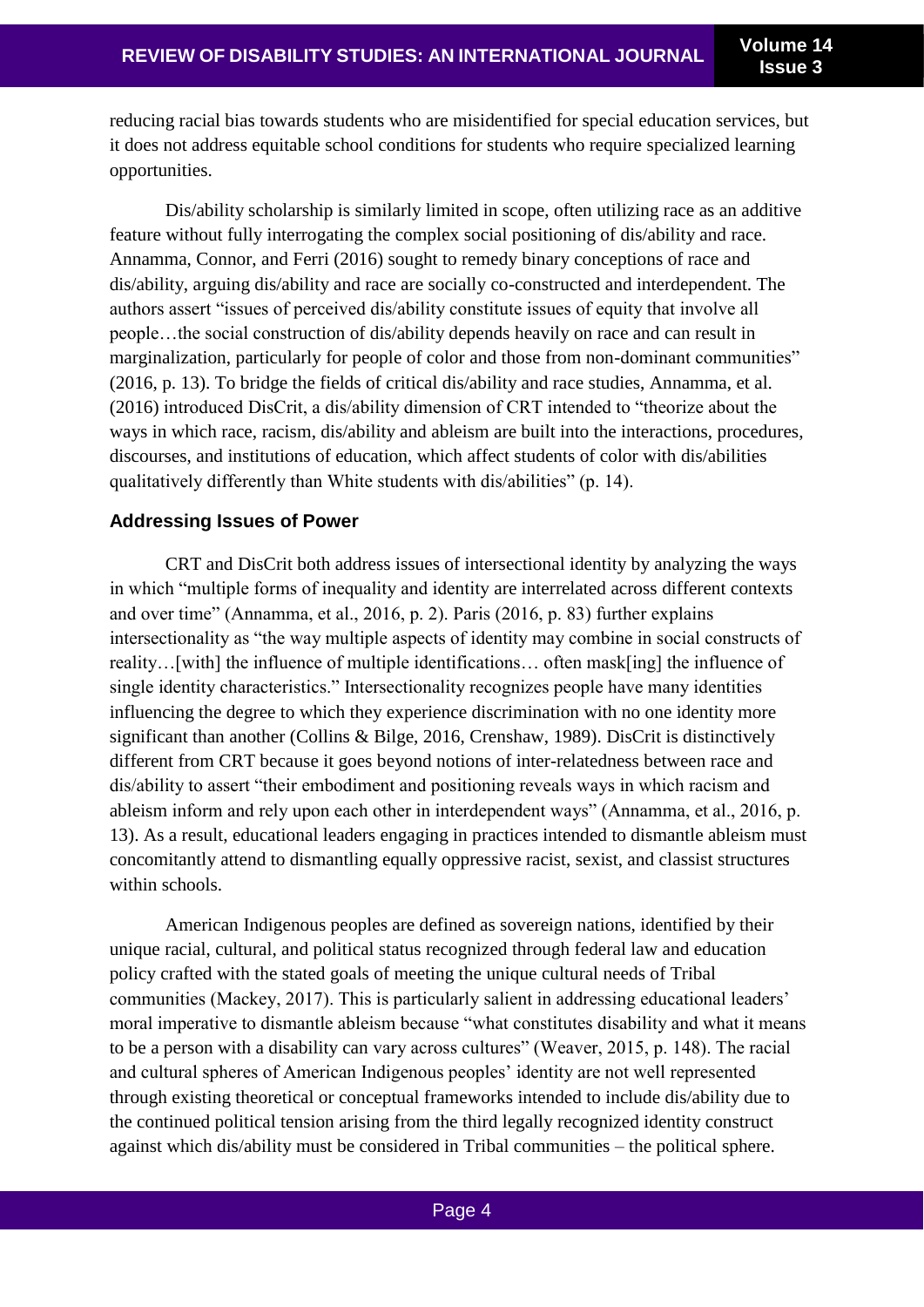**Issue 3**

Provision for American Indigenous peoples' education, unlike other racial or minoritized groups in the U.S., is required through the federal trust responsibility established by the U.S. Constitution and defined by the U.S. Supreme Court. Additionally, federally recognized American Indigenous peoples have established tribal government structures that operate on a government-to-government level with both state and federal governments (see Helton, 2003/2004; Mackey, 2015, 2017). Lomawaima and McCarty (2006) maintain the political relationship between these with regard to American Indigenous education is best summarized as an ongoing struggle for power between constitutionally recognized sovereigns. As such, framing equity through the lens of meeting cultural needs is largely ineffective due to the power imbalance between policy-makers and those for whom the policies are written despite federal education policy goals formally prioritizing self-determination in education (Mackey, 2015, 2017). As Gorski and Swalwell (2015) discuss, conversations about equity must start by addressing issues of power, and in the case of American Indigenous people, Indigenous knowledge and culture have only been valued and incorporated to the extend they do not significantly challenge existing social power structures in American society. Dismantling ableism in Indigenous communities requires educational leaders to place equity and the cultural understanding of ability at the forefront of all education initiatives. This includes the interrelated elements of race and dis/ability found in DisCrit while simultaneously approaching work done in schools from an Indigenous worldview using traditional knowledge creation and relational understanding of space and place (Grande, 2009).

## **Indigenous Perceptions of Ability**

There is scant empirical literature addressing Indigenous perceptions of impairment in the North American context. Senier (2013, p. 213) contends dis/ability is a modern identity "culturally imposed upon indigenous" people through colonization where prior to contact, dis/ability was treated "either matter-of-factly or as a valued capacity" (p. 214). Grech (2012, p. 52) contends modern scholars continue to legitimize colonial dominance, stating "disability studies remains profoundly…West European and North American… and focused exclusively on urban post-industrialist settings" despite the fact nearly 80% of all dis/abled people in the world live in the "so-called Global South, the bulk in rural areas and most suffer the brunt of disproportionate poverty". This trend runs parallel to dis/ability studies in the U.S. context where American Indigenous communities are largely invisible alongside their Black and brown Global South counterparts. Despite vast ontological and epistemological differences, Grech asserts:

"[Western] theories and tenets such as the social model of disability are consistently exported to a Global South it never intended to address. As the imperialistic trail of Western knowledge and practices legitimises this process, debates are perpetually re/neocolonised, discourses are simplified and generalised, contexts (places and spaces), cultures and histories (temporalities) homogenised, and many critical issues ignored or intentionally resisted. They become ontological invisibility" (2012, p. 52).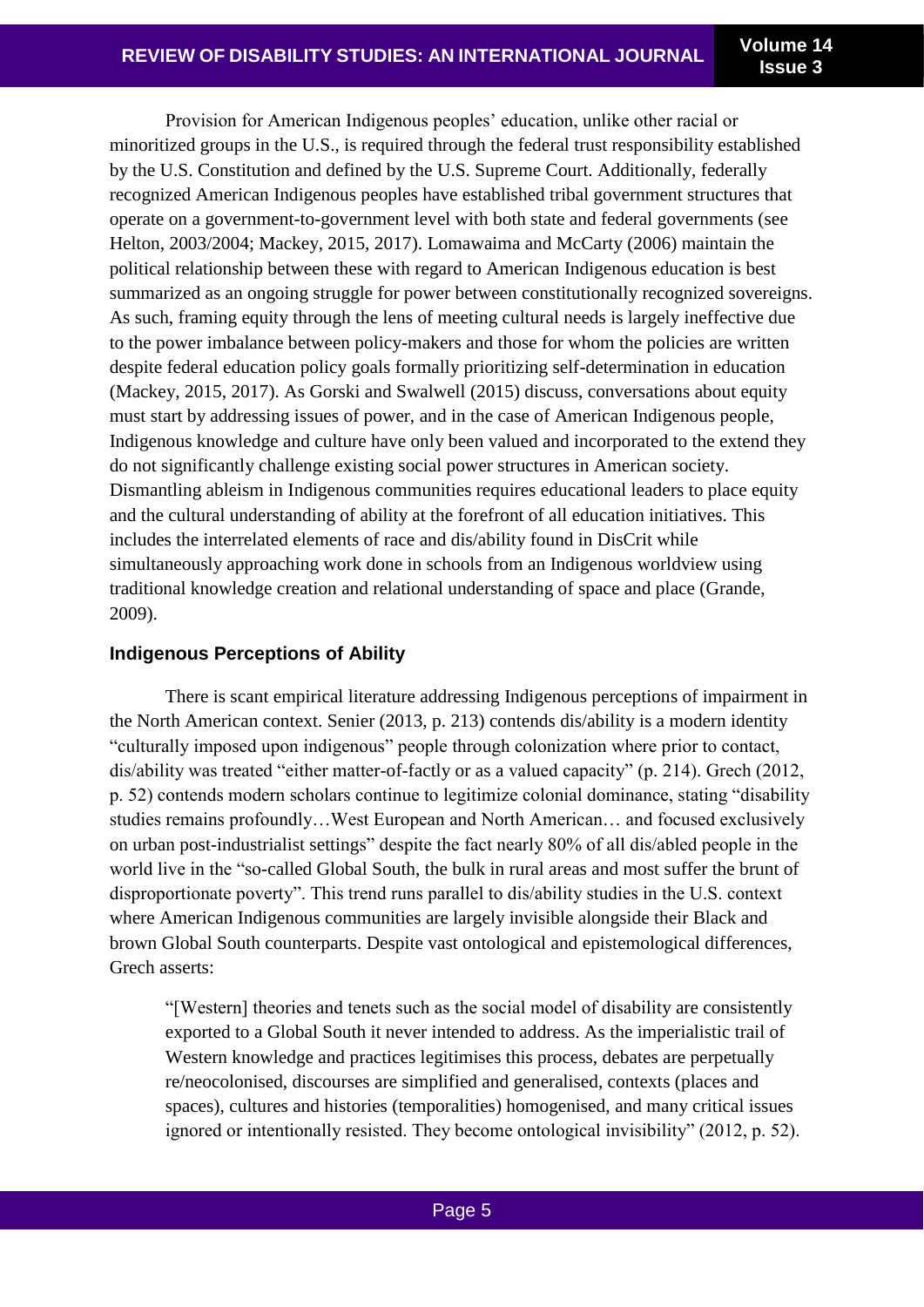**Issue 3**

Australian scholars have examined the intersection of Indigeneity and ability in Australia to situate what the moral imperative to dismantle ableism means in an Indigenous context. Hollinsworth (2013) posits that non-Indigenous practitioners are more likely to diagnose conditions such as intellectual dis/ability in instances where members of the community do not perceive abnormality or dis/ability to exist. Echoing Weaver (2015), Hollinsworth further notes that due to the socially constructed nature of dis/ability, the definition varies across diverse Indigenous communities. Assessing dis/ability within Indigenous communities poses challenges due to Indigenous peoples' differing perceptions about what is considered impairment, resulting in both self-reports (Hollinsworth, 2013) and standardized assessment tools and techniques yielding unreliable results for people in Indigenous communities (Holland & Persson, 2011; Senior, 2000). This speaks to the lingering effects of colonization and non-Indigenous peoples' beliefs that they are better situated to make decisions for and about Indigenous peoples than the people themselves.

Indigenous perceptions of what does or does not qualify as impairment is often assessed by the degree to which a specific condition affects an individual's ability to participate in social and cultural obligations (Anderson, 1997). Hollinsworth (2013) noted separate studies identifying loss of culture and social networks as a greater concern to Indigenous communities than other physically impairing conditions, however there is still apprehension about mental impairment due to the unpredictable behavior and aggressiveness displayed in some instances (Senior, 2000). Unpredictability and aggressive behaviors have the potential to disrupt social and cultural gatherings, therefore, uncertainty of the unknown influences the classification of mental impairment. Transmission of cultural values, customs, and stories are a critical aspect of Indigenous life (Paris, 2016). Further, everyday social interaction validates Indigenous identity within oppressive institutional structures, suggesting Indigenous perceptions of impairment are more relevant to Indigenous peoples, who tend to value social networks and cultural sustainability, than medical definitions or legal interpretations of impairment.

## **Indigenous Ontological and Epistemological Perspectives**

Indigenous perspectives about ability differ from Western perspectives that view visible and invisible impairment as a category of otherness. Indigenous people consider all to be fully participating members of the community regardless of ability, each contributing as intended by the creator, mediated through natural, relational forces. This is a direct reflection of Indigenous ontology that does not seek to establish one objective truth, but recognizes multiple realities exist in relation to one's orientation towards the truth (Mackey, 2018; Minthorn, 2014). As such, individuals are valued while relationships and community are privileged over institutional practices. Indigenous epistemology mirrors the relational nature of Indigenous ontology and neither deconstruct reality to a static object. Indigenous knowledge is constructed through relationships between things in a macro context of interrelated cultural, spiritual, and physical elements (Wilson, 2009).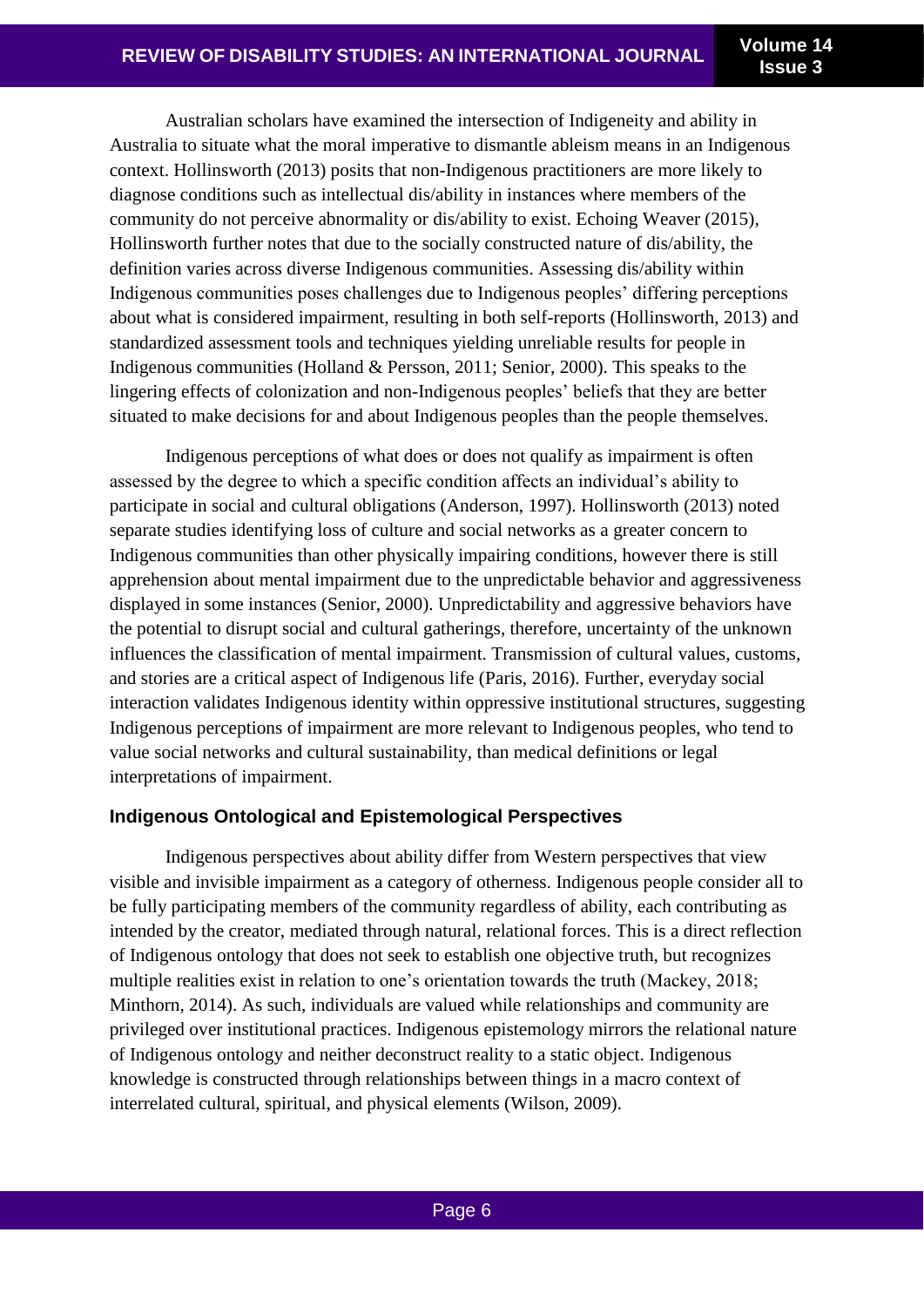# **Towards and Indigenous Leadership Paradigm for Dismantling Ableism**

The Ethic of Indigeneity serves as "an applied ethical lens informing educational leadership for socially just and interconnected responses" (Mackey, 2015, p. 167) aligned with Indigenous ontological and epistemological orientations. This ethical framework provides structure for applying Indigenous knowledge in practice, asserting:

- 1. All matters can be reduced to relationships between people and in and among communities. Indigenous values are defined through the relational nature of all people.
- 2. Community is comprised of family and each family member has a responsibility to be an individual while remaining a part of the collective. Despite differences, all belief systems are valued and allowed without forcing those systems on others.
- 3. The political contours within schools are not reduced to an either/or, this or that reductionist point of reference. Multiple solutions can exist but these solutions are not predicated on the exclusion of all other possible solutions.
- 4. Indigenous knowledge requires the individual to continually strive to find someone to replace them to ensure the transmission of invaluable lessons to the next generation.

## **Relational Components to Dismantling Ableism**

There are practical steps leaders can take that honor relationships between members of the school community while examining structures, processes, and procedures to identify areas where ableism exists and can be dismantled. Leaders can begin by interrogating overreliance on traditional (Western) approaches to data collection and analysis (e.g. who collects data, conducts observations, and/or contributes to conversations regarding referral and assessment; which data are collected; what they mean in the context of Tribal customs and values) and identify all possible cultural differences that offer alternatives to special education placement and services that prevent students from participating in school as fully valued members of the school community. Federal mandates requiring schools to meet the needs of students with dis/abilities rigidly implemented in communities that previously did not recognize the otherness of conditions defined as dis/abling reinforce the social construction of dis/ability introduced as a product of colonization. Indigenous communities seeking self-determination and autonomy in education require educational leaders willing to acknowledge "pedagogy is…inherently political, cultural, spiritual, and intellectual" (Grande, 2009, p. 201). As such, identifying tensions between Western and Indigenous cultural values, then prioritizing Tribal culture over the superficially imposed dominant culture begins the process of reasserting Tribal Nations' identity. Educational leaders should ensure the provision of research-based, ongoing professional development for all school personnel that addresses Tribe(s)-specific culture, history, and values, ableism, bias, and the ways Indigenous communities viewed people with dis/abling conditions prior to colonization. Dis/ability should not be avoided or compartmentalized into special education-specific professional development. Professional development should emphasize unexamined beliefs, Indigenous perspectives regarding impairment, and provide concrete examples for developing sustainable improvement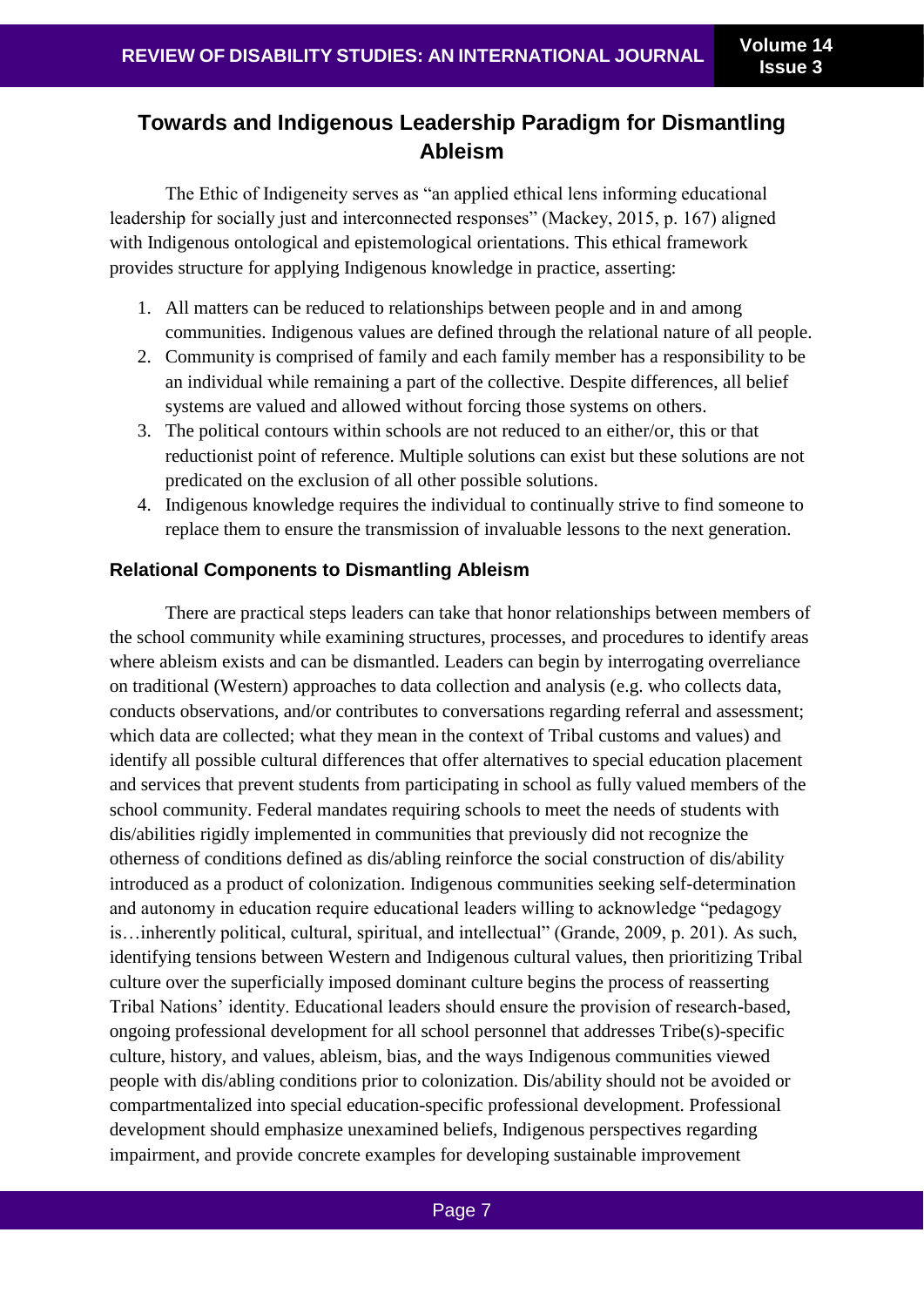initiatives based on the expressed needs and priorities of those in the school community affected by ableism. Educational leaders should seek out and develop relationships with community members who can serve as consultants or guide curriculum development to ensure dis/ability is authentically portrayed from a Tribal perspective. In addition, educational leaders should find ways to reciprocate within the community as needed in order to strengthen and sustain these relationships.

### **Responsibility as an Individual and as Part of a Collective**

Each school community is unique, and each educational leader will have to determine how to best dismantle oppressive structures. As a moral imperative to dismantle ableism, educational leaders will have to firmly resolve that determining how to best dismantle structures is not the same as selectively dismantling structures or waiting until a politically opportune time to dismantle structures. Relationships between people, cultural, spiritual, and physical elements all comprise an Indigenous paradigm centering space and place where people of all abilities flourish and learn from one another. Indigenous communities understand that responsibility to the collective group is just as important as individual responsibility for personal actions and needs. As such, dismantling ableism provides educational leaders a pathway for fulfilling their responsibility to the collective group while creating pathways for previously excluded individuals to do the same. Similarly, creating an unrestricted environment where difference is respected, rather than othered, honors traditional perspectives about dis/ability that existed prior to colonization. As Grande (2009) suggests, dismantling ableism as a moral imperative troubles dominant values and prepares Indigenous youth for future nation building.

#### **Political Contours with Multiple Possible Solutions**

An Indigenous leadership paradigm for dismantling ableism starts by redefining dis/ability within the school context. Because Indigenous ontology and epistemology do not recognize one objective truth and reality is understood through multiple, complex relational features, this paradigm begins by interrogating the real or imagined limiting features of impairment within the context of the school community. Further, in what ways is the impairment the dis/abling condition, or conversely, in what ways is the environment or activity creating the conditions of dis/ability? This is an important question because dismantling ableism requires leaders to interrogate structures, processes, and procedures to identify where changes can be made to better facilitate an integrated school community. Another key aspect of redefining dis/ability as a means of dismantling ableism is examining phenomena that have become so normal they no longer seem abnormal. For example, do educational leaders question whether it is students' behavior or lack of classroom management that causes a group of students to regularly be held inside for recess as a disciplinary measure? Are there educational games in classrooms that reward creativity and cooperative problem-solving rather than earning the most points per team at the fastest rate of speed? How dis/ability is defined and making intentional efforts to correct structures, processes, and procedures rather than people is an important first step to developing a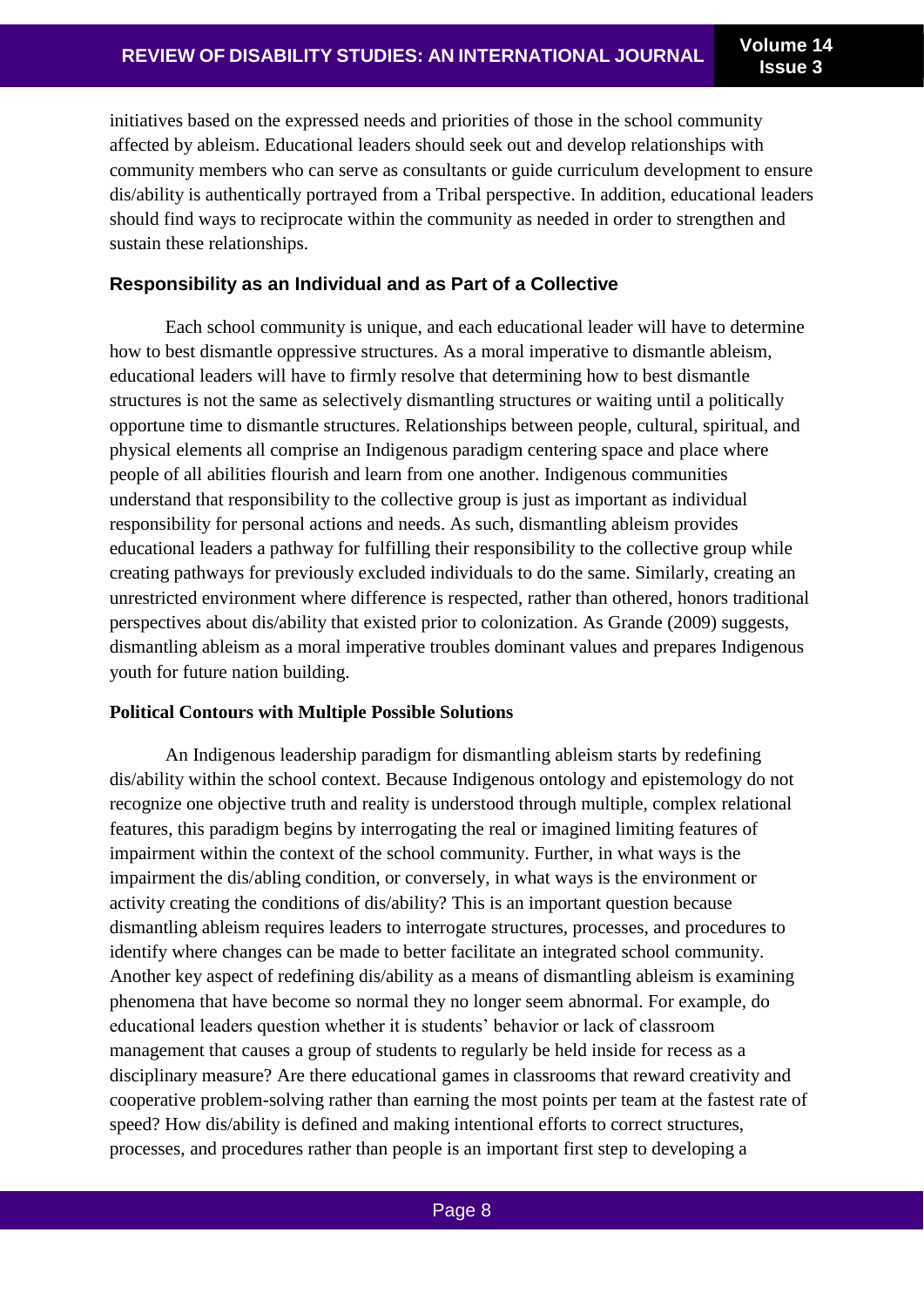relational approach to dismantling ableism.

## **Conclusion: The Importance of Educational Space and Place**

The social construction of dis/ability is comprised of a complex set of assumptions about what it means to be 'able-bodied' and 'able-minded'. As a social construction, factors such as architectural barriers, poverty, housing, transportation, access to healthcare, violence, illness, and many other factors influence dis/ability (Wendell, 1996). Similarly, as a social construction, dis/ability can be dismantled by attending to the social factors contributing to dis/abling conditions and limiting factors. Deconstructing the moral imperative to dismantle ableism into a paradigm prioritizing relationships between members of the school community, and encouraging educational leaders to view dis/ability and structural ableism through multiple lenses in order to reimagine the ways in which school culture can change, is a simplistic approach to a very complex problem of practice. Ableism is not an issue isolated to educational institutions, rather, it permeates all of society in the same way racism and sexism permeate it. Because of this, an initial Indigenous leadership paradigm for dismantling ableism is at this time conceptual. Centering the experiences and worldviews of those who face discrimination and exclusion due to ableist structures within the unique context of the school community is an important way to correct the dehumanizing effect of ableism.

**Hollie J. Mackey, PhD**, (Northern Cheyenne) is an Associate Professor of Women's and Gender Studies at the University of Oklahoma. Her research examines women in leadership, indigenous education, Title IX and disability law, and equity literacy through critical postcolonial and indigenous frameworks. She serves as the Associate Co-Director for the Barbara L. Jackson Scholars Network through the University Council for Educational Administration and Director of the Title IX and Equity Consortium at the University of Oklahoma. Dr. Mackey's publications can be found in the *International Journal for Qualitative Studies in Education, Mentoring and Tutoring, the eJournal for Education Policy, the National Forum of Educational Administration and Supervision Journal, and Educational Administration Quarterly.*

## **References**

- Anderson, I. (1997). The ethics and allocation of health resources. In G. Cowlishaw & B. Morris (Eds.) *Race matters: Indigenous Australians and "our" society* (pp. 191-209). Canberra, ACT: Aboriginal Studies Press.
- Annamma, S. A., Connor, D. J., & Ferri, B. A. (2016). Dis/ability critical race studies (DisCrit):Theorizing at the intersections of race and dis/ability. In S. A. Annamma, D J. Connor, & B A. Ferri (Eds.), *DisCrit: Disability studies and Critical Race Theory in education* (pp. 9–34). New York, NY: Teachers College Press.
- Beratran, G. D. (2006). Institutionalizing inequity: Ableism, racism, and IDEA 2004. *Disability Studies Quarterly*, *26*(2).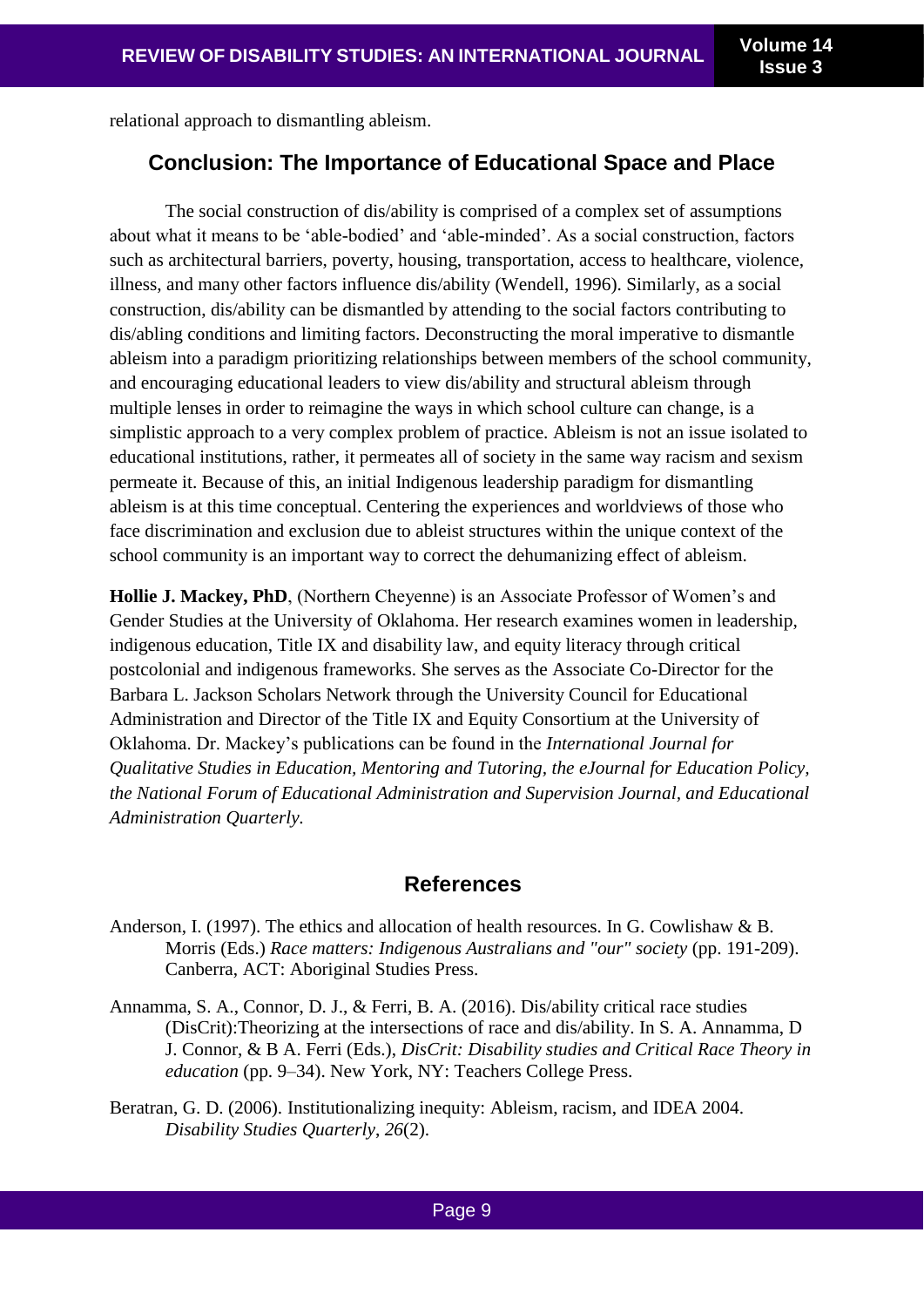- Campbell, F. A. K. (2008). Exploring internalized ableism using critical race theory. *Disability and Society*, *23*(2), 151–162.
- Capper, C. A., Theoharis, G., & Sebastian, J. (2006). Toward a framework for preparing leaders for social justice. *Journal of Educational Administration*, *44*(3), 209–224. doi: 10.1108/09578230610664814
- Collins, P. H., & Bilge, S. (2016). *Intersectionality*. Malden, MA: Polity Press.
- Crenshaw, K. (1989). Demarginalizing the intersection of race and sex: A Black feminist critique of antidiscrimination doctrine, feminist theory, and antiracist policies. *University of Chicago Legal Forum*, *1989*, 139–167.
- Crenshaw, K. (1993). Mapping the margins: Intersectionality, identity politics and the violence against women of color. *Stanford Law Review*, *43*, 1241–1299.
- Delgado, R., & Stefancic, J. (2000). *Critical Race Theory: The cutting edge* (2nd ed.). Philadelphia, PA: Temple University Press.
- Fraise, N. J., & Brooks, J. S. (2015). Toward a theory of culturally relevant leadership for school-community culture. *International Journal of Multicultural Education*, *17*(1), 6– 21.
- Garcia, S. B., & Malkin, D. H. (1993). Toward defining programs and services for culturally and linguistically diverse learners in special education. *Teaching Exceptional Children*, *26*, 52–58.
- Garland-Thomson, R. (2016). Integrating disability, transforming feminist theory. In K. Q. Hall (Ed.), *Feminist disability studies* (pp. 13–47). Indianapolis, IN: Indiana University Press.
- Gorski, P. C., & Swalwell, K. (2015). Equity literacy for all. *Educational Leadership*, March,  $34 - 40.$
- Grande, S. (2009). Red pedagogy: Indigenous theories of redistribution (a.k.a. sovereignty). In M. W. Apple, W. Au., & L. A. Gandin (Eds.), *The Routledge Handbook of Critical Education* (pp. 190-203). New York, NY: Routledge.
- Grech, S. (2012). Disability and the majority world: A neocolonial approach. In D. Goodley, B. Hughes, & L. Davis (Eds.), *Disability and social theory: New developments and directions* (pp. 52–69). New York, NY: Palgrave-MacMillan.
- Gritzmacher, H. L., & Gritzmacher, S. C. (2010). Referral, assessment, and placement practices used in rural school districts with Native American students in special education. *Rural Special Education Quarterly*, *29*(2), 4–11.
- Heller, K. A., Holtzman, W. H., & Messick, S. (Eds.). (1982). *Placing children in special education: A strategy for equity*. Washington, DC: National Academies Press.
- Helton, T. (2003/2004). Nation building in Indian Country: The Blackfoot constitutional review. *Kansas Journal of Law and Public Policy*, *13*, 1–57.
- Holland, S., & Persson, P. (2011). Intellectual disability in the Victorian prison system: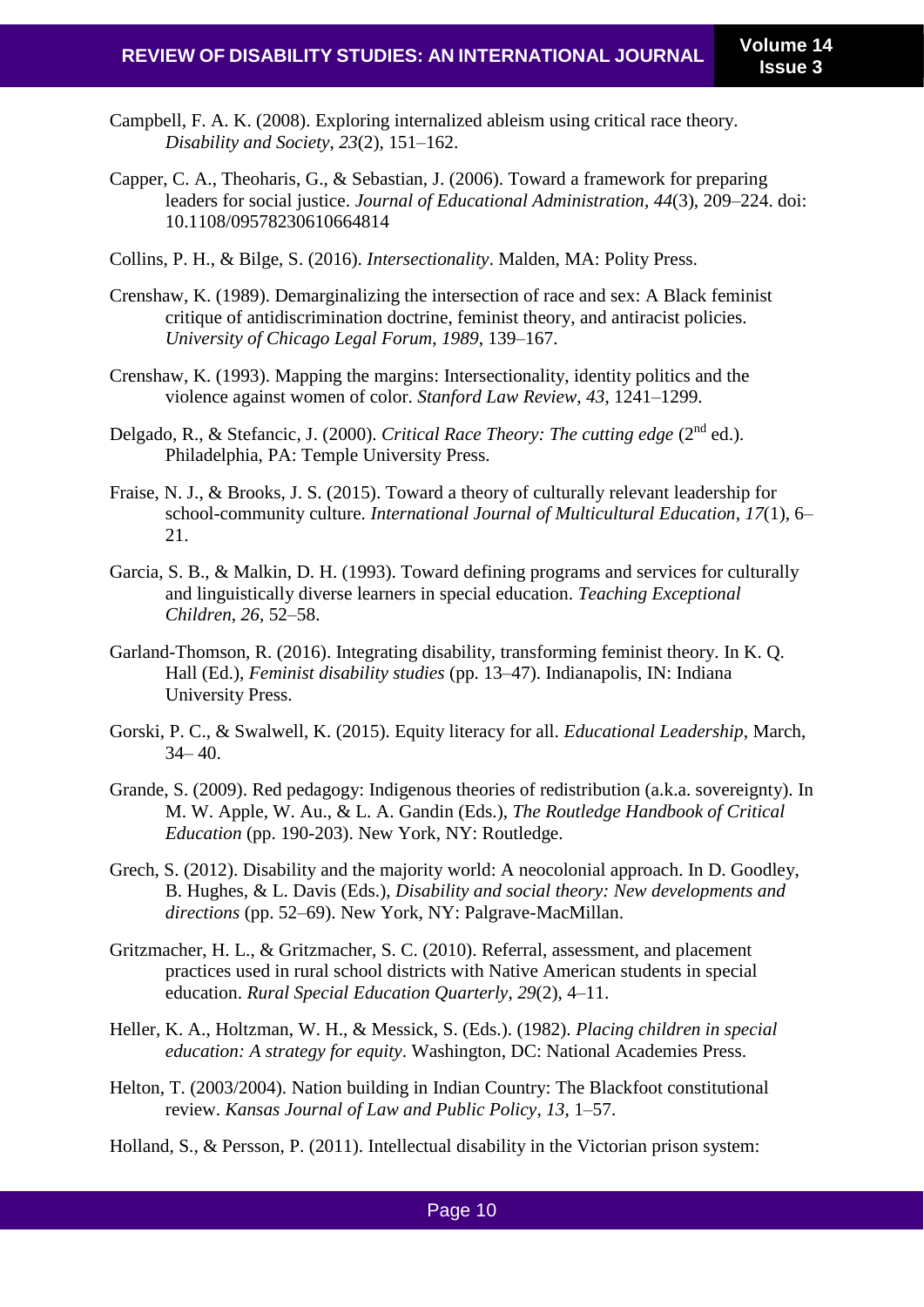Characteristics of prisoners with an intellectual disability released from prison in 2003–2006. *Psychology, Crime and Law*, *17*(1), 25–41.

- Hollinsworth, D. (2013). Decolonizing indigenous disability in Australia. *Disability and Society*, *28*(5), 601–615.
- Horsford, S., Grosland, T., & Gunn, K. M. (2011). Pedagogy of the personal and professional: Toward a framework for culturally relevant leadership. *Journal of School Leadership*, *21*(4), 582–606.
- Jean-Marie, G., Normore, A. H., Brooks, J. S. (2009). Leadership for social justice: Preparing 21st Century school leaders for a new social order. *Journal of Research on Leadership Education*, *4*(1), 1–31. doi: 10.1177194277510900400102
- Kendi, I. X. (2016). *Stamped from the beginning: The definitive history of racist ideas in America*. New York, NY: Nation Books.
- Lomawaima, K. T., & McCarty, T. L. (2006). *To remain an Indian: Lessons in democracy from a century of Native American education*. New York, NY: Teachers College Press.
- Mackey, H. J. (2015). Educational administration in Indian Country: The peculiar position of Indigenous languages, tribal self-determination, and federal policy. In A. Normore, P. Ehrensal, P. First, & M. Torres (Eds.), *Legal frontiers in education: Complex issues for leaders, policymakers and policy implementers* (pp. 167–181). Bingley UK: Emerald Group Publishing Limited.
- Mackey, H. J. (2017). The ESSA in Indian Country: Problematizing self-determination through the relationships between federal, state, and tribal governments. *Educational Administration Quarterly*, *53*(5), 782–808. doi: 10.1177/0013161X17735870
- Mackey, H. J. (2018). Conceptualizing indigeneity, gender, and disability in educational leadership inquiry: Applying a framework for systemic critique to problems of practice. E. Murakami & H. J. Mackey (Eds.), *Beyond marginality: Understanding the Intersection of race, ethnicity, gender, and difference in educational leadership research* (pp. 53–61). Charlotte, NC: Information Age Publishers.
- Meekosha, H. (2004). Drifting down the Gulf Stream: Navigating the cultures of disability studies. *Disability and Society*, *19*(7), 721–733. doi: 10.1080/096875904200284204
- Minthorn, R. (2014). Perspectives and values of leadership for Native American college students in non-Native colleges and universities. *Journal of Leadership Education*, *13*(2), 67–95.
- Paris, D. G. (2016). Intersectionality of Native American and Deaf women: Cross-cultural parallels in historical oppression and identity formation on leadership development. *NCPEA Educational Leadership Review*, Winter, 81–97.
- Senier, S. (2013). "Traditionally, disability was not seed as such": Writing and healing in the work of Mohegan medicine people. *Journal of Literacy & Cultural Disability Studies*, *7*(2), 213–229. doi: 10.3828/jlcds.2013.15
- Senior, K. (2000). *Testing the ICIDH-2 with Indigenous Australians: Results of field work in*